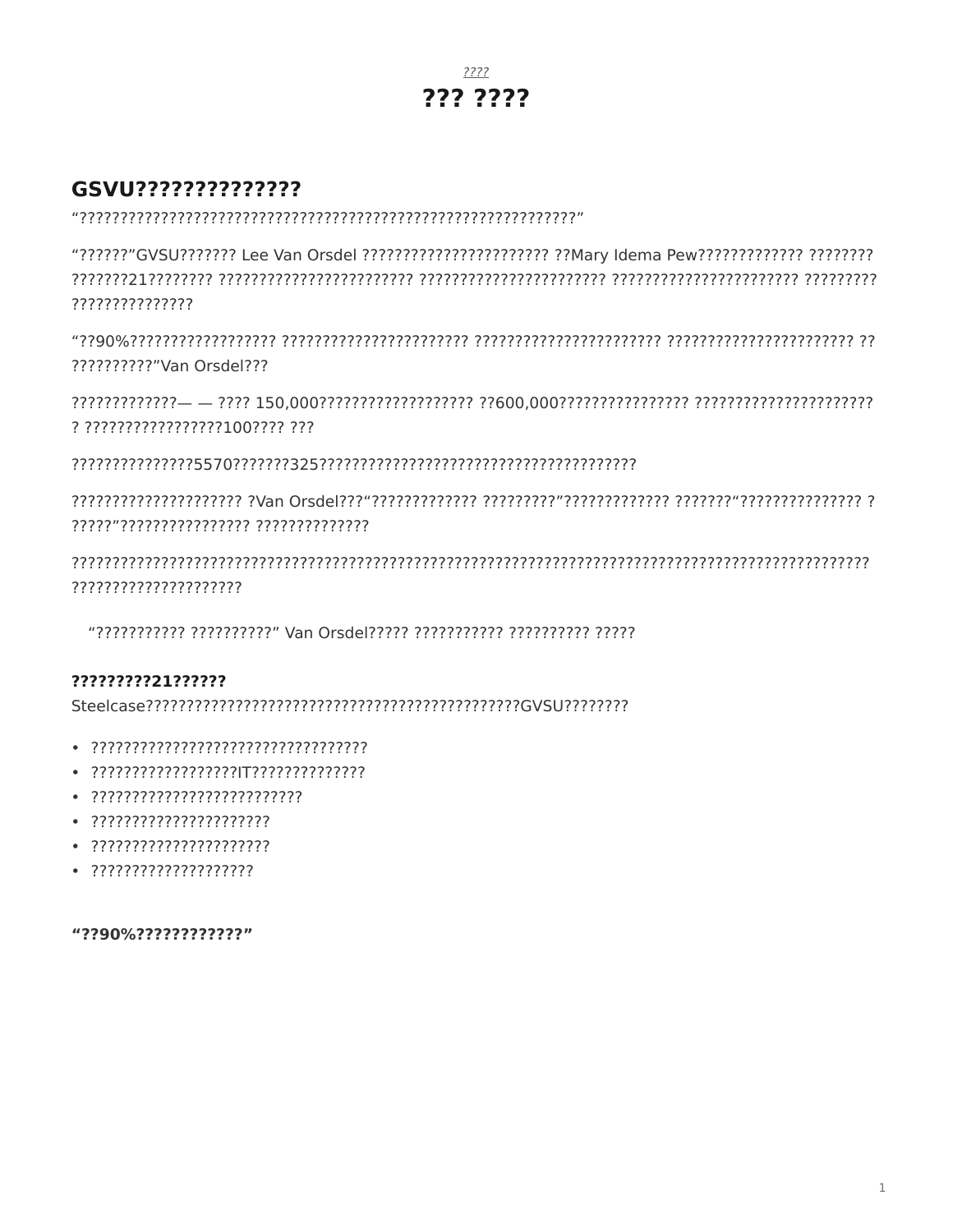# ?????????

?????????????GVSU??? Steelcase????Steelcase WorkSpace Futures ?????GVSU?????????????? ???SHW Group--7??????????? ???????

????? ?????????????????????? ???

???? ??????????????????

 $72"$ 

? ??????????????????"Van Orsdel? ??

GVSU????Mary Idem Pew ?????????? ??????????

Mary Idema Pew ?????????? --????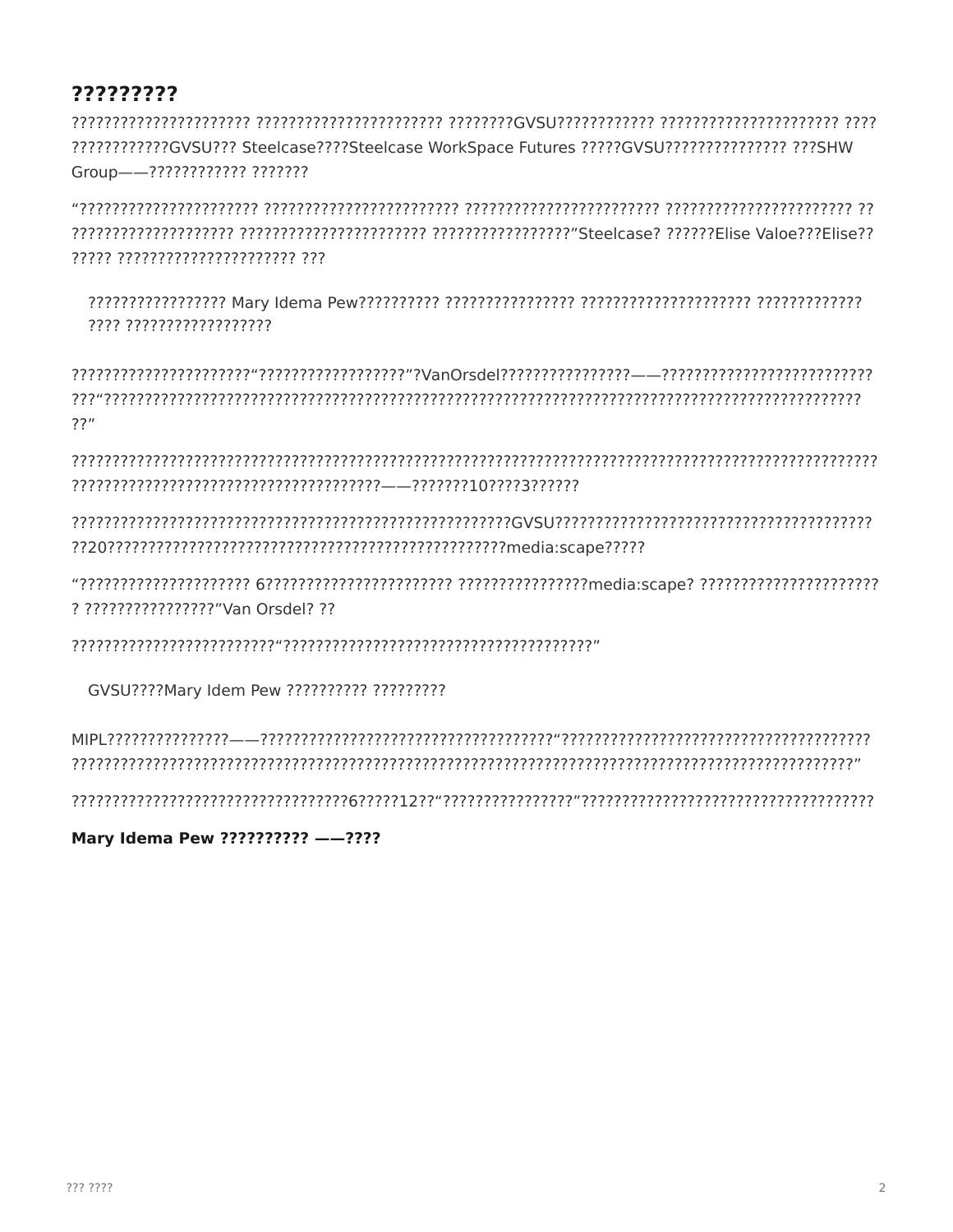| 1530   | ????                    |
|--------|-------------------------|
| 1,500  | ???                     |
| 19     | ???????                 |
| 10?    | media:scape ????        |
| 29     | ?????                   |
| 150k   | ?????????               |
| 600k   | ????????????????        |
| 100    | ??????                  |
| 250    | ???                     |
| 50%    | ??50%?????????????????? |
| \$6500 | ???6500???              |

## ????????????????????

????????"

??Steelcase ??????????Node®???Verb®??? ??LearnLabTM??media:scape®??????? ??????????????????????????? ???? ????????????????????

???????

"דרך דרך דרך דרך להין היו בין דרך דרך בין דרך להין הין בין דרך להין דרך להין דרך להין בין דרך להין הין דרך להי

?????????????

????